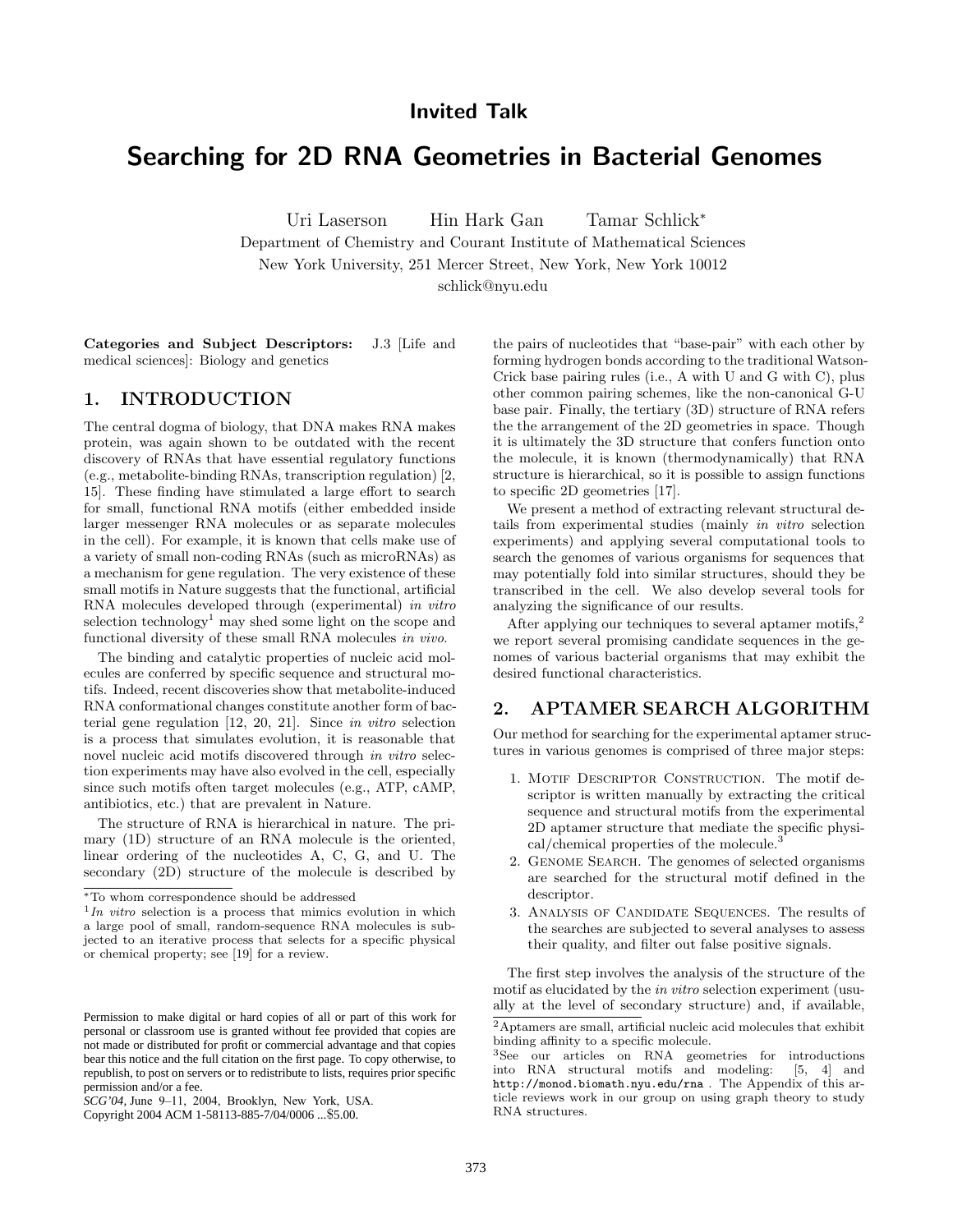

**Figure 1.** The hydrogen-bonding scheme of the streptomycin aptamer developed by the Schroeder group [18] and crystallized by the Patel group [16]. The dotted lines represent hydrogen bonds between the streptomycin molecule (center) and the nucleotides in the binding pocket. This type of information is ideal for pinpointing the specific nucleotides that account for the binding specificity. (Adapted from [16].)

also any detailed 3D structural characterizations of the motif (e.g., X-ray crystallography or NMR studies). This allows us to pinpoint the important structural qualities of the motif such as the qualitative structure (e.g., helices, bulges, hairpins, etc.) and the specific nucleotide sequences that are critical in the motif's physical/chemical activity.

This process is illustrated with the streptomycin-binding aptamer in Figure 1. Since 3D crystallographic data is available, the hydrogen-bonding scheme is clearly discernible, and it is a simple matter to pinpoint the specific nucleotides involved in conferring the binding specificity of the RNA molecule. Additionally, since the secondary structure of the molecule is also known (from the original in vitro selection study; see top of Figure 2), it is simple to extract the overall structural motif (which acts as a structural scaffold).

This information is subsequently compiled in a motif "descriptor" (a computer language designed as part of the RNA-Motif software [10] used to define nucleic acid secondary structures), and the motif is searched for in the genomes of various organisms using the RNAMotif tool. This tool produces a set of genomic sequences that have the potential to fold into the specified motif based on Watson-Crick basepairing rules (i.e., A with U and G with C). We subsequently filter the initial pool of candidates by using standard tools to predict the secondary structures of the candidates and discard those RNA sequences that fold into structures that are not similar to the original experimental form.

Finally, we subject the remaining pool of candidates to further tests to evaluate which candidates are most likely biological sequences, and to hopefully filter out additional false-positives. These include energetic calculations (to evaluate the stability of the candidate sequences) as well as statistical tests (to deduce whether there is a statistical over- or under-representation of the specific motif). These methods are summarized below, though full details will be given in a separate work.



**Figure 2.** The secondary structure of the streptomycin aptamer (top) with the corresponding motif descriptor (bottom). Regions with many 'N's are variable in length. The nucleic acid symbols are:  $N = \{A, C, G, U\}$ ,  $V = \{A, C, G\}$ , and  $S = \{C, G\}$ . We search several genomes for sequences fits into the descriptor consensus structure (allowing for slight mismatches). The descriptor structure shows what information is considered critical for the binding specificity. The aptamer experimental study is [18, 16].

### **2.1 Energetic Analyses**

After initially filtering the pool of candidates by predicting whether they adopt the correct geometry, the remaining candidates are subjected to two energetic analyses to evaluate their stability, an analysis of heat capacity curves ("melting curves") and the generation of a conformational energy landscape (a "folding funnel").

The melting curve of a molecule plots its specific heat versus temperature. Higher and sharper peaks at high temperatures correspond to higher structural stability. Therefore, we compute the melting curve of our candidate sequence (using the Vienna RNA package [8]) as well as melting curves for a large number of random permutations of the sequence. We can then compare the melting temperature of the candidate with the melting temperatures of the shuffled sequences to see whether the candidate stands out.

Conformational energy landscapes are obtained by calculating the suboptimal structures of the candidate sequence (also with the Vienna RNA package), and plotting the energy of each such structure against its "distance" from the minimum energy structure. The distance metric can be defined in many ways. Since the secondary structure of an RNA molecule can be defined as a set of pairs of nucleotides, we use a simple distance metric that defines the distance between two structures (on the same sequence), as the symmetric difference set between the two sets of basepairs. Structures that are very stable should have steep "funnels" where the greater the distance from the minimum energy structure, the greater the energy of the corresponding suboptimal structure.

#### **2.2 Statistical Analysis**

Since the motifs can be described as "words" in the 4-letter nucleotide alphabet, it is possible to analytically compute the theoretical frequency of observing each motif in a random sequence of nucleotides [13]. This makes it possible to evaluate whether a specific genome has a statistical overor under-representation of the given motif. However, this computation can become extremely complex. Therefore, a Monte Carlo estimation method is far more appropriate.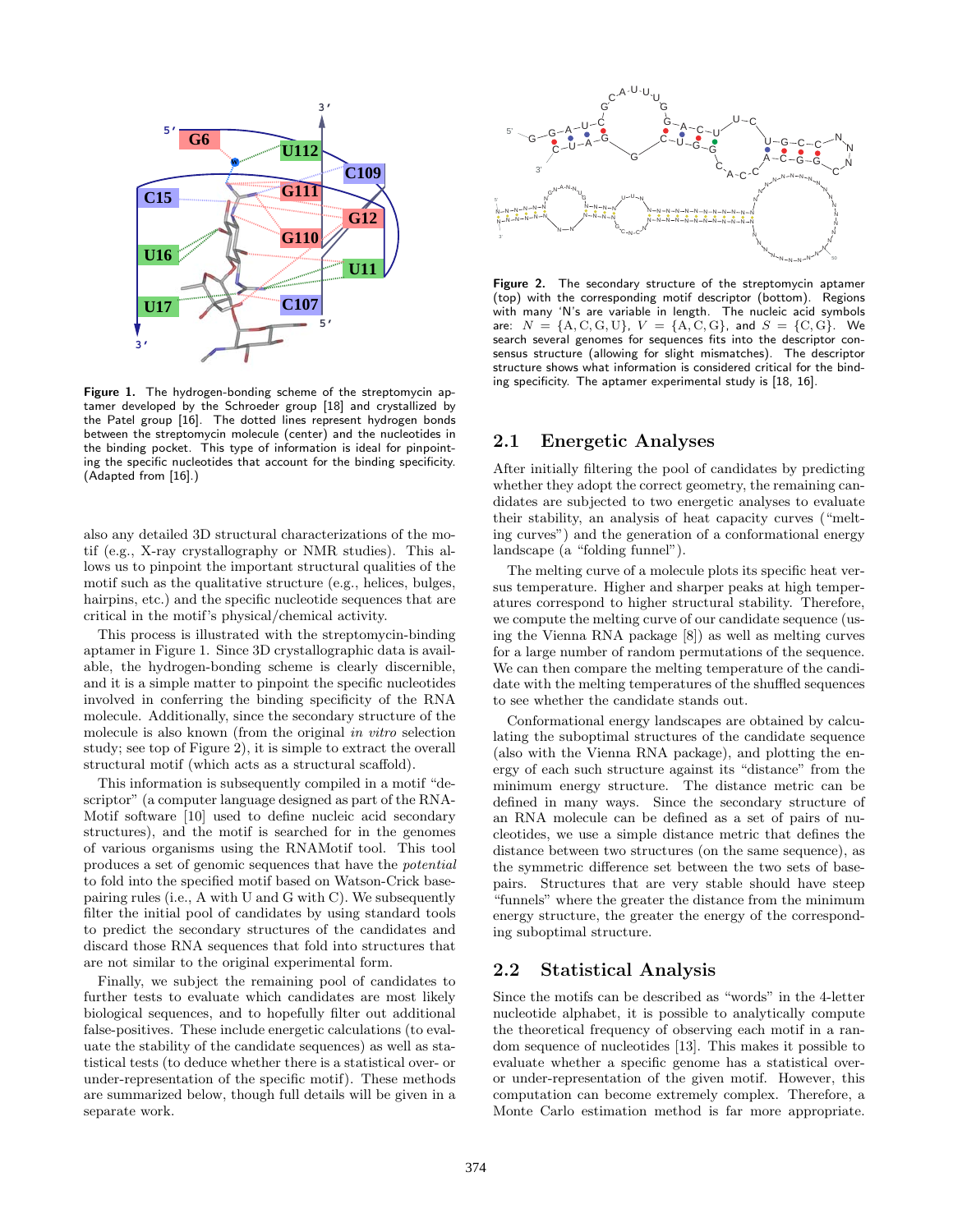Specifically, we implement a simple Sample-Mean method [14] that, for each iteration, generates a 1 Mbp uniformly distributed sequence of nucleotides (using the Mersenne Twister algorithm [11]). We then search the sequence for the specified motif using RNAMotif and average the number of matches over one million iterations.

### **2.3 Computational Performance**

Creating the actual motif descriptors is done manually and requires biological intuition and (most importantly) experimentation. Once the descriptor is defined, the genome searches using RNAMotif are very fast (for bacterial-sized genomes,  $< 10$  Mbp). The search conducted on the streptomycin-binding aptamer in Figures 1 and 2 was completed in less than one minute for the largest genome searched (Streptomyces avermitilis,  $\sim 9$  Mbp). In general, the computational speed depends on both the genome size as well the the complexity of the descriptor.

The Vienna RNA package, which we use to predict the secondary structures of the candidates (i.e., "fold" them), can fold a sequence less than 100 nucleotides long in a matter of seconds. (The predicted secondary structure corresponds to the minimum potential energy conformation; therefore, the folding algorithm is essentially an optimization algorithm.) However, computing suboptimal structures for a given sequence (i.e., local minima that are higher in energy than the global minimum) is relatively lengthy and variable. The problem is that certain sequences, despite being of similar length, have extremely different numbers of suboptimal structures (for example, some sequences have about 150 suboptimal structures while other sequences of similar length have about 200,000). However, the generation of each suboptimal structure is fast and even the case with over 200,000 structure is completed within 2 minutes. (The generation of suboptimal structures is used for the construction of conformational energy landscapes, discussed below.)

The screening analyses (step 3) we perform are more computationally intensive. Generating heat capacity curves (also using the Vienna package) can take several minutes. Since we generate many curves for each sequence, the process is relatively computationally expensive (up to several hours of CPU time). Additionally, we implement a Monte Carlo method for computing the theoretical expected frequency of each motif. We perform on the order of one million iterations of the Sample-Mean method since our sample-space has very high dimensionality. The combined calculations take on the order of weeks (with the MC accounting for the largest amount of computation).

For more detailed analyses of the performance of the tools used, we refer the reader to the literature describing the tools in detail. Our computations were performed on an SGI 300 MHz MIPS R12000 IP27 processor with 4 GB of memory.

# **3. RESULTS**

We tested our method on several aptamers that bind to antibiotics (chloramphenicol [1], streptomycin [18, 16], and neomycin B [9]). We searched the genomes of various bacterial organisms for these motifs to see if the algorithm is successful in producing potential candidate sequences that may bind the molecule in question.<sup>4</sup> The results are summarized

in Tables 1 and 2 for statistics of matches and sequences, respectively.

**Table 1.** Number of initial sequence matches for the three antibioticbinding aptamers in selected bacterial genomes.

|                    | Size  | Chlor | Str | Neom |                |
|--------------------|-------|-------|-----|------|----------------|
| Genome             | (Mbp) | phen  | myc | в    | Total          |
| Strep. avermitilis | 9.2   |       | 2   | 6    | 8              |
| Strep. coelicolor  | 8.8   |       |     |      | $\overline{2}$ |
| $E$ coli $K12$     | 4.7   |       |     | 11   | 19             |
| Ec 0157:H7         | 5.6   |       |     | 17   | 25             |
| Ec 0157:H7 EDL933  | 5.6   |       |     | 19   | 27             |
| Ec CFT073          | 5.3   |       |     | 17   | 24             |
| Neis, men. MC58    | 2.3   |       |     |      | 10             |
| Neis. men. Z2498   | 2.2   | 5     |     |      | 14             |
| Sinorh, meliloti   | 3.7   |       |     | 3    | 5              |
| Chlamydia trach.   | 1.1   |       |     |      | 5              |
|                    | Total | 39    |     | 93   | 139            |

| Chloramphenicol Candidate Sequences                   |          |          |            |           |  |  |  |  |
|-------------------------------------------------------|----------|----------|------------|-----------|--|--|--|--|
| 1: TCAGAGCTGAAAAACTGGCCCCGGGTGCAGCTAAAAACTGA          |          |          |            |           |  |  |  |  |
| 2: TCAGAGCTGAAAAACTGGCCCCGAGTGCAGCTAAAAACTGA          |          |          |            |           |  |  |  |  |
| 3: TCAGAGCTGAAAAACTGGCCCCGAGTGCAGCTAAAAACTGA          |          |          |            |           |  |  |  |  |
| 4: GGGAAACGCAAAAATCAGGTACAGGCAGACGACGGTGGCGTAAAACTCCC |          |          |            |           |  |  |  |  |
| Sequence:                                             |          | 2        | 3          |           |  |  |  |  |
| Genome:                                               | $E$ coli | E coli   | Ec 0157:H7 | $N.$ men. |  |  |  |  |
| Genome:                                               | K12      | O157:H7  | EDL933     | Z2491     |  |  |  |  |
| EFFE:                                                 | $-11.9$  | $-10.58$ | $-10.58$   | $-9.17$   |  |  |  |  |
| Melt T:                                               | 78.0     | 72.6     | 72.6       | 54.4      |  |  |  |  |
| Melt Curve:                                           | Accept   | Accept   | Acceptable | Poor      |  |  |  |  |
| CE Landscape:                                         | Good     | Fair     | Fair       | Fair      |  |  |  |  |

**Table 2.** Distilled candidate pool for chloramphenicol (after filtering by looking at predicted 2D structures). Ensemble Folding Free Energy (EFFE) is measured in Kcal/mol and Melting Temperature is measured in degC. The folding free energies are computed using the Vienna RNA package. The corresponding RNA sequences have T replaced with U. Note that the second and third candidates have identical sequences.

Several trends are immediately discernible from the results in Table 1. For example, the average number of matches to neomycin B in the Streptomyces genomes is 4, while the average number for E. coli genomes is four times as many. However, the Streptomyces genome is about twice the size of the E. coli genome, so based on probability alone, one would expect that *Streptomyces* would have about twice the number of matches compared with E. coli, not one-fourth, as we observe.

Another significant trend is that the neomycin B pool clearly has many more matches than either the chloramphenicol or streptomycin pools. This is due to the fact the the neomycin B aptamer is simpler (or more rigorously, the neomycin B aptamer has less Shannon entropy [3]). Therefore, it is important to estimate the expected number of matches in a random sequence to be able to significantly conclude whether or not there is a statistical over- or underrepresentation of a specific motif. These estimates are obtained by implementing a Monte Carlo scheme as described previously. (These calculations are still underway.)

Following the initial search, we filter the pool of candidate sequences by folding each sequence and discarding those that fold into structures that are not similar to the target experimental motif geometry. We then subject the sequences to

<sup>4</sup>The genomes are available for download at the National Center for Biotechnology Information (http://www.ncbi.nlm.nih.gov).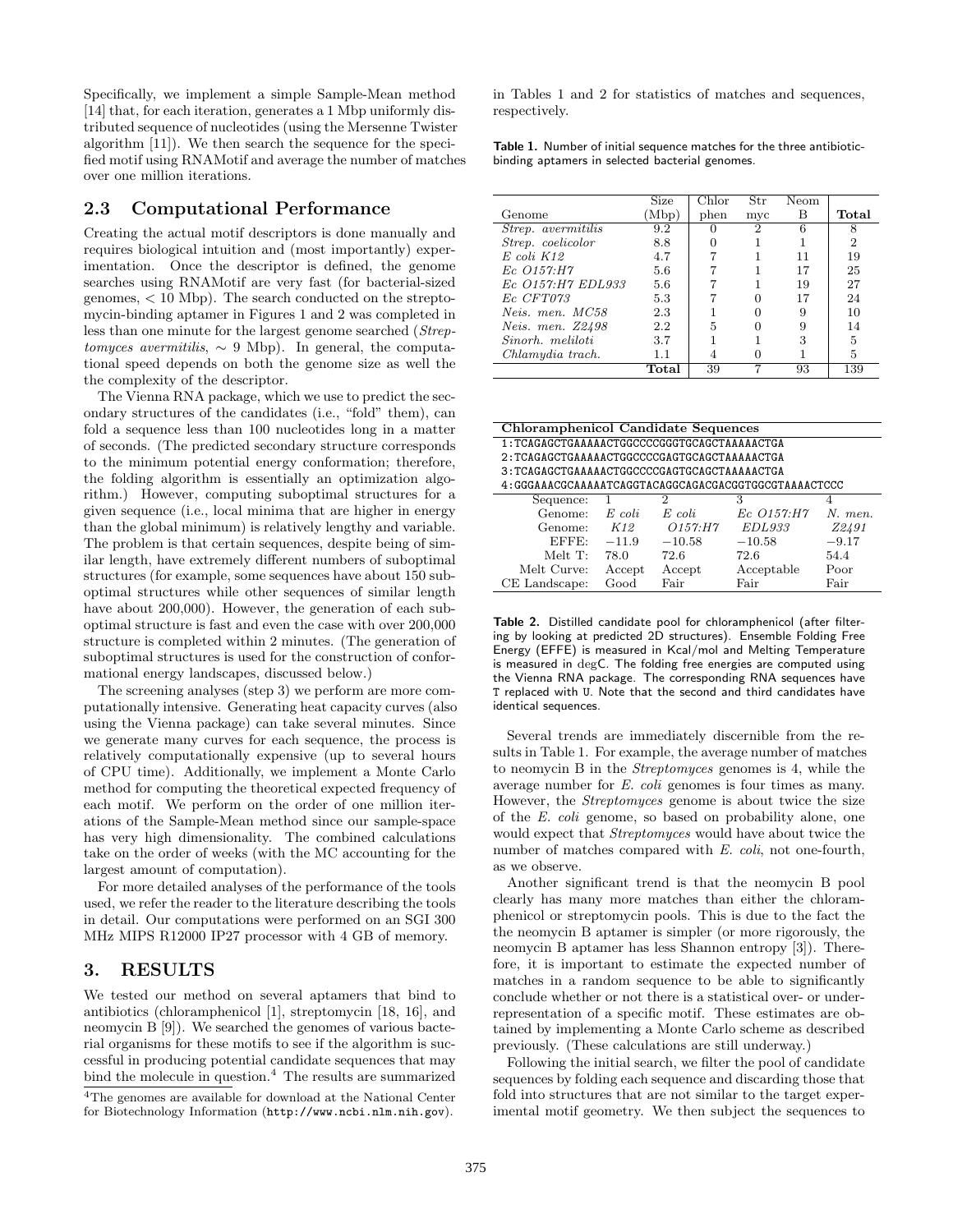two energetic analyses, an analysis of heat capacity curves (melting curves) and the generation of a conformational energy landscape.

Since functional, biological RNA molecules are expected to form stable structures, we can use both of these analyses to determine exactly which candidate sequences have the highest potential to actually be functional in vivo. The final batch of candidates for the chloramphenicol motif are shown in Table 2, along with descriptions of the results of their energetic analyses.

# **4. DISCUSSION AND DIRECTIONS**

We have developed a method to search for specific RNA geometries in the genomes of various organisms. Our study is motivated by the deduction that since these RNA molecules were developed by a method that simulates evolution (in vitro selection), similar structures are likely present in the cell. After applying this method to several aptamers, we found many potential candidate sequences that correspond to the experimental structures.

Clearly, much work remains ahead. We are in the process of automating the analysis so that all genomes available at NCBI can be searched at once. We are also developing better ways to eliminate false-positives from our search results. Most importantly, we plan to conduct an experimental collaboration to verify whether our candidate sequences both exhibit the desired physical or chemical property and are expressed in vivo. Significantly, our search methodology may ultimately be used to apply in vitro selection technology as a tool for identifying novel RNA genes or RNA-based regulatory mechanisms.

# **Acknowledgements**

We thank Marco Avellaneda and Mike Waterman for many suggestions regarding the methods used in this work. We thank Tom Macke and Ivo Hofacker for technical assistance with RNAMotif and the Vienna RNA Package, respectively, and Yanli Wang for preparing Figure 1. We also thank Dave Scicchitano for supporting this study through the Department of Biology. UL thanks the Howard Hughes Medical Institute for an undergraduate research fellowship through the Honors Summer Institute at NYU. We also gratefully acknowledge the support of the NSF, NIH, and Human Frontier Science Program for supporting this research.

#### **References**

- [1] D. H. Burke, D. Hoffman, A. Brown, M. Hansen, A. Pardi, and L. Gold. RNA aptamers to the peptidyl transferase inhibitor chloramphenicol. Chem. Biol., 4:833–843, 1997.
- [2] J. A. Doudna and T. R. Cech. The chemical repertoire of natural ribozymes. Nature, 418:222–228, 2002.
- [3] R. Durbin, S. Eddy, A. Krogh, and G. Mitchison. Biological Sequence Analysis: Probabilistic Models of Proteins and Nucleic Acids. Cambridge University Press, 1998.
- [4] H. H. Gan, D. Fera, J. Zorn, N. Shiffeldrim, M. Tang, U. Laserson, N. Kim, and T. Schlick. RAG: RNA-As-Graphs database – concepts, analysis, and features. Bioinformatics, 20:1285–1291, 2004.
- [5] H. H. Gan, S. Pasquali, and T. Schlick. Exploring the repertoire of RNA secondary motifs using graph theory; implications for RNA design. Nucl. Acids Res., 31:2926–2943, 2003.
- [6] F. Harary. The number of homeomorphically irreducible trees and other species. Acta Math., 101:141–162, 1959.
- [7] F. Harary. Graph Theory. Addison-Wesley, 1969.
- [8] I. L. Hofacker, W. Fontana, P. F. Stadler, L. S. Bonhoeffer, M. Tacker, and P. Schuster. Fast folding and comparison of RNA secondary structures. Monatsh. Chem., 125:167–188, 1994.
- [9] L. Jiang, A. Majumdar, W. Hu, T. J. Jaishree, W. Xu, and D. J. Patel. Saccharide-RNA recognition in a complex formed between neomycin B and an RNA aptamer. Structure Fold Des., 7:817–827, 1999.
- [10] T. J. Macke, D. J. Ecker, R. R. Gutell, D. Gautheret, D. A. Case, and R. Sampath. RNAMotif, an RNA secondary structure definition and search algorithm. Nucl. Acids Res., 29:4724–4735, 2001.
- [11] M. Matsumoto and T. Nishimura. Mersenne twister: a 623 dimensionally equidistributed uniform pseudo-random number generator. ACM Trans. on Modeling and Comp. Simulation, 8:3–30, 1998.
- [12] A. Nahvi, N. Sudarsan, M. S. Ebert, X. Zou, K. L. Brown, and R. R. Breaker. Genetic control by a metabolite binding mRNA. Chem. Biol., 9:1043–1049, 2002.
- [13] G. Reinert, S. Schbath, and M. S. Waterman. Probabilistic and statistical properties of words: an overview. J. Comput. Biol., 7:1–46, 2000.
- [14] R. Y. Rubinstein. Simulation and the Monte Carlo Method. Wiley, New York, 1981.
- [15] G. Storz. An expanding universe of noncoding RNAs. Science, 296:1260–1263, 2002.
- [16] V. Tereshko, E. Skripkin, and D. J. Patel. Encapsulating streptomycin within a small 40-mer RNA. Chem. Biol., 10:175–187, 2003.
- [17] I. Tinoco, Jr. and C. Bustamante. How RNA folds. *J. Mol.* Biol., 293:271–281, 1999.
- [18] S. T. Wallace and R. Schroeder. In vitro selection and characterization of streptomycin-binding RNAs: Recognition discrimination between antibiotics. RNA, 4:112–123, 1998.
- [19] D. S. Wilson and J. W. Szostak. In vitro selection of functional nucleic acids. Ann. Rev. Biochem., 68:611–647, 1999.
- [20] W. Winkler, A. Nahvi, and R. R. Breaker. Thiamine derivatives bind messenger RNAs directly to regulate bacterial expression. Nature, 419:952–956, 2002.
- [21] W. C. Winkler, S. Cohen-Chalamish, and R. R. Breaker. An mRNA structure that controls gene expression by binding FMN. Proc. Natl. Acad. Sci. USA, 99:15908–15913, 2002.

### **APPENDIX**

# **A.1 RNA genomics and graph theory**

An alternate approach to RNA genomics developed in our group is the use of graph theory (Gan and Schlick, in progress, see also [5, 4]). Graph theory analysis of genomes is promising because all RNA structures can be schematically represented as twodimensional graphs. Thus, novel graph topologies from graphical enumeration can be used to drive discovery of novel RNA motifs in genomes via methods and analyses similar to those described above. Below, we outline the essentials and advantages of graph theory for describing, cataloguing, and predicting RNA structures.

### **A.2 RNA structural motifs & graphs**

RNA molecules are hierarchical in nature since their secondary structures are known to be stable independently of their tertiary structures [17]. RNA secondary motifs have a network-like topology with stems linking loops, bulges, and junctions (Figure 3). Such a topological RNA representation allows exploration of RNA topologies using graph theory.

Figure 3 shows three RNA secondary (tree) motifs represented as tree graphs: the vertices  $\left(\bullet\right)$  are RNA loops, bulges or junctions, and the edges (lines, —) are RNA stems (precise rules are detailed in [5]). Thus, the schematic tree graphs represent the connectivity between the RNA secondary elements (e.g., stems,